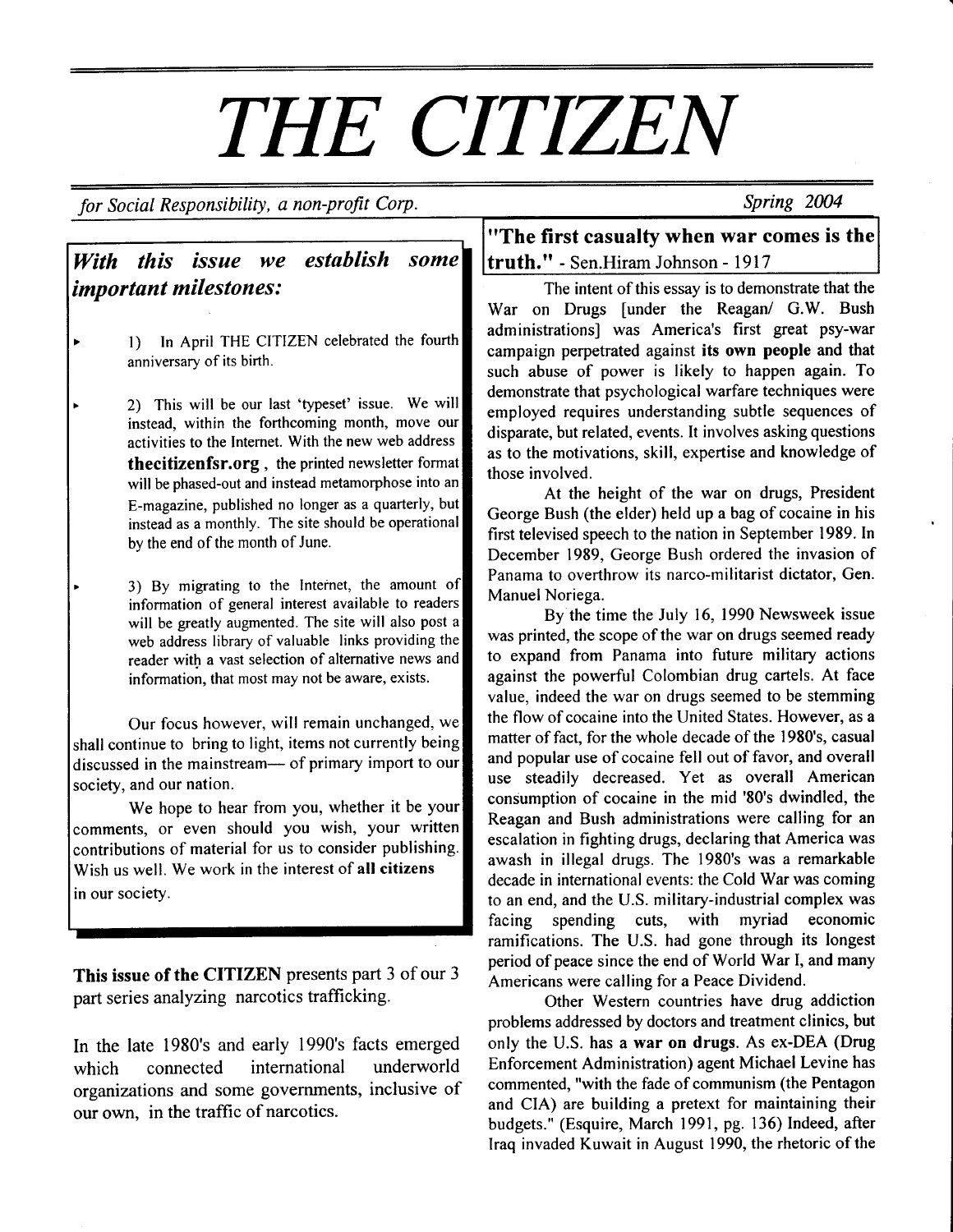war on drugs changed, with the first Bush administration declaring victory in the war against drugs.

Was it mere coincidence, or had the Bush administration found it no longer needed the War on Drugs to justify defense spending, having found the Butcher of Bagdhad ? During the Reagan years, as the Cold War started to wind down, the administration was pursuing the Contra covert war in Central America against Nicaragua and the leading Marxist Sandinista party. While this covert war was being waged by the CIA and the U.S.-supported Nicaraguan Contras, there were reports, as early as 1986, of the CIA and Contras being involved in drugs-for-guns barter arrangements. There is a wealth of evidence there was an even more unseemly side to the already patently corrupt lran-Contra affair.

Investigations paralleling the lran-Contra hearings delved further into the accumulated evidence of Contra involvement in drugs-for-guns deals and alleged monetary transfers to the Contras from the drug cartels. It was documented by Senator John Kerry's Congressional Committee investigation that while the interdiction efforts were increased, illegal drugs, especially cocaine, were being smuggled into the U.S. by CIA-Contra airplanes and boats under the cover of gun-running operations.

The Nicaraguan Contra civilian leadership chose their base in Miami in the 1980's, where the cocaine cowboys were already established and renowned during the 1970's for the violence that is associated with the illegal cocaine trade. Southern Air Transport (S.A.T.), a CIA-affiliated freight airline operating out of Miami was implicated in drug-running, evidence of which comes from many sources. Notably, in Congressional testimony Wanda Palacio, an FBI informant, stated that she witnessed drugs being exchanged for guns on an S.A.T. plane in Barranquila, Colombia.

Corroborating this testimony was an Associated Press story of Jan. 21, 1987, which states the October 1986 S.A.T. plane crash in Nicaragua revealed flight logs indicating that the pilot, Wallace Sawyer Jr., had been flying from Barranquila, Colombia to Miami, Florida in early October 1985. Eugene Hasenfus, an Air America veteran and sole survivor of that crash, filed suit against White House National Security Council (NSC) aide Richard Secord and S.A.T. for expenses and damages, claiming S.A.T. and Secord were his employers. Secord in turn stated that Mr. Hasenfus' real employer was Ronald Reagan and the actual chain of command was Reagan-Poindexter-North-Secord.

Then there were the allegations coming from Costa Rica regarding White House involvement in the drug trade. The Central American country of Costa Rica lies on Nicaragua's Southern border, which made Costa Rica strategically important during the Contra insurgency in Nicaragua. In that time, the Northern region of Costa Rica bordering with Nicaragua was the site of extensive CIA and Contra activity. In the wake of the lran-Contra affair, White House NSC staff members Lt. Col. Oliver North, John Poindexter, and Richard Secord were banned-for-life from entering Costa Rica in 1989, after the Costa Rican legislature implicated the NSC staff members in guns and drug smuggling. Former Contra leader Eden Pastora said "l knew that much of what went through (CIA operative John Hull's northern Costa Rica ranch's) airstrips was related to narcotics trafficking" as part of a "Colombia-Costa Rica, Costa Rica-Miami connection." (See sources; Cockburn, p. 177) These White-House NSC members, along with John Hull, were indicted in a Costa Rican court as accessories to murder in the La Penca bombing and assassination attempt on Eden Pastora, which resulted in the death of an American journalist. North, Poindexter and Secord were never extradicted or araigned in Costa Rica.

Evidence of White House premeditated involvement in drug trafficking is provided by examining the unusual covert action background of key Iran-Contra players, dating back to American involvement in Laos. Air America - the CIA's Thailand-based Vietnam-era airline was notorious for its participation in heroin trafficking as a part of funding and supporting the CIA's secret war in Laos during the Vietnam war. This profound bit of history has been the focus of much commentary by historians, and has been confirmed by many sources. (Regarding the controversial August l990 comic movie, "Air America", former Air America pilot Jack Smith spoke out on Entertainment Tonight, substantiating the movie's essential truths.)

Since controlling the Laotian opium fields determined who would control Laos, the CIA put all of its support behind their chosen drug lord, Vang Pao, and the amount of opiates that came out of Laos tripled. As it turns out, Richard Secord (CIA Special Operations Group Deputy Wing Commander in Laos), Lt. Col. Oliver North, Richard Armitage, and John Singlaub were all veterans of the secret war in Laos (Cockburn). The presence of several Laos secret-war veterans who emerged as key NSC players in lran-Contra exceeds the realm of mere coincidence. In the October 1986 S.A.T. plane crash which yielded Eugene Hasenfus and the U.S.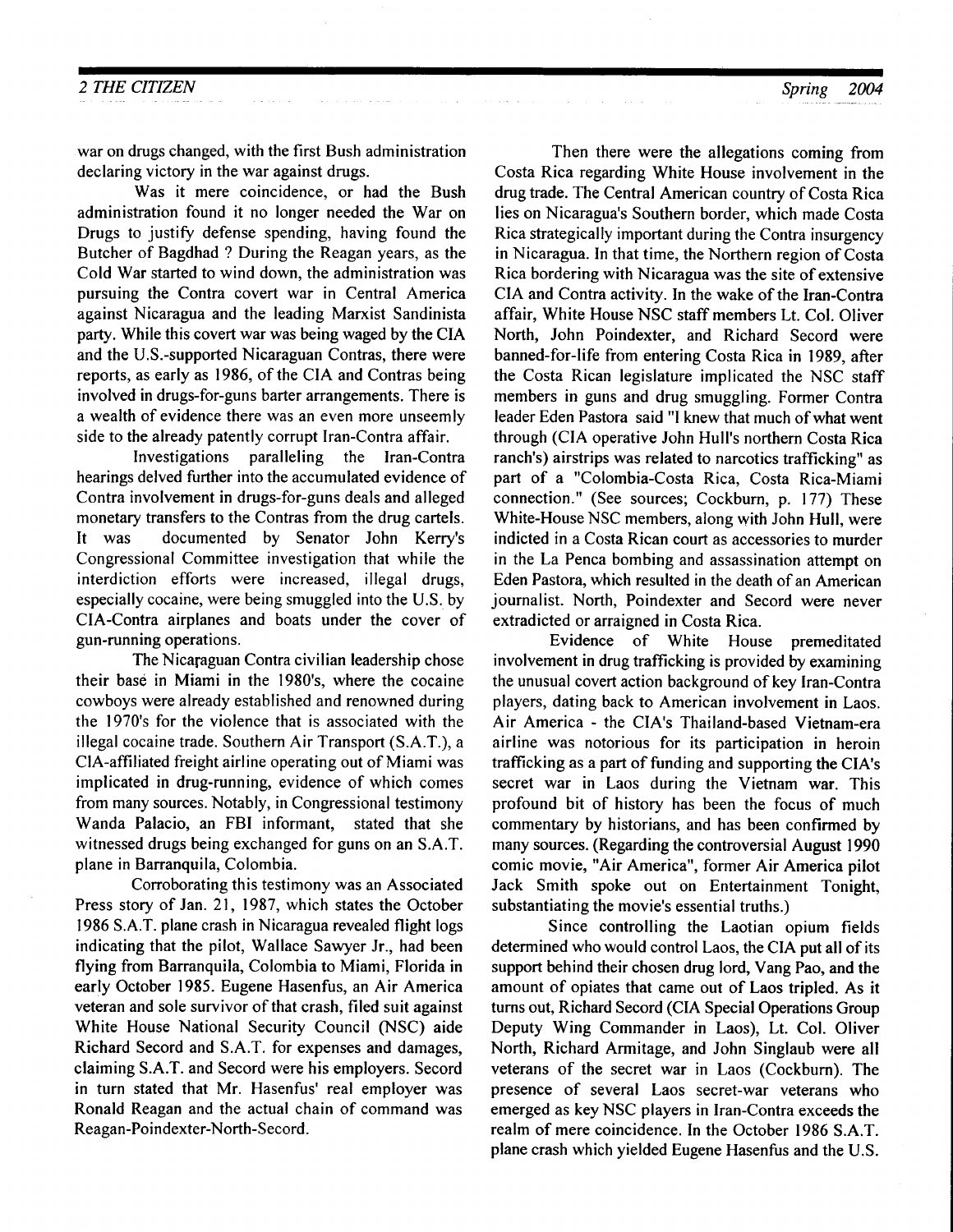Government embarrassment, an old Air America operations manual was found. (Cockburn p. 221)

Additionally there were public record documents that General Manuel Noriega was on the CIA payroll in the early to mid 1970's, as well as into the 1980's. An important point mostly ignored in the mainstream press, however, is the Congressional testimony by George Bush's own NSC advisor, Donald Gregg, that George Bush (then Pres. Gerald Ford's CIA Director) met with Noriega and other Panamanian officials sometime in 1976. This meeting with Noriega took place well after Noriega had been implicated in the intelligence community as a drug trafficker in the DEA's June 1975 DeFeo report. Meeting with a foreign official, CIA Director George Bush would have been fully briefed on Noriega's dossier. Later, Jimmy Carter's CIA director, Adm. Stansfield Turner, ended payments to Noriega; however, Noriega's CIA pay checks resumed when Reagan/Bush took office in 1980. (1990 PBS Frontline on Noriega)

During the first two years of the Bush presidency, William Bennett, Bush's first Drug Czar, was criticized by members of Congress for his apparent indifference to Federal judicial and legal loopholes which permitted U.S. companies to export unusual volumes of cocaine processing chemicals to Latin American countries harboring'cocaine production laboratories. Mr. Bennett had been an outspoken proponent of escalating the war on drugs, and yet on this important front of anti-drug policy, Mr. Bennett was apparently negligent. (Rolling Stone, "Between the Lines", October - November 1990)

Leslie Cockburn has documented that since drug trafficking was facilitated via an unhindered CIA-Contra network unencumbered by increased U.S. border interdiction efforts, the effect was "... involvement of the CIA and the related White House covert operations network in drenching America in cocaine and other narcotics ..." (Cockburn, p.187) As the shipments of South American marijuana declined as a result of increased interdiction efforts, cheap cocaine came to the fore to replace marijuana as the drug of choice for drug users and drug smugglers alike.

Surely the knowledge of the Contra drug smuggling of the late 1980's and the emergence of crack cocaine in 1985 would have led the Reagan-Bush administration to anticipate the wave of cheaper drugs and drug-related violence similar to what occurred in Miami in the 1970s, the difference being that crack cocaine is appropriate for down-scale markets (i.e.poorer neighborhoods). While the mass media increasingly

emphasized minority drug use and drug-related crimes in the mid- to late-1980's, the CIA and Contras freely smuggled cheap and potent crack cocaine for down-scale markets while border interdiction efforts escalated, increasingly limiting drug cartel trafficking to less bulky and more easily smuggled cocaine. This suggests that the Reagan administration, with such knowledge and aforethought, conspired in feeding Americans the cocaine, the cocaine hysteria, and that psy-war intrigues that have now become tools to manipulate American politics (remember the use of disinformation in the Reagan years).

Looking at the accumulated evidence that the Contras and the CIA engaged in cocaine smuggling to fund the covert war in Nicaragua, suspicion arises concerning the apparent coincidence that CIA-Contra drug smuggling was contemporaneous with the "war on drugs", From a CIA covert action in Latin America the cocaine made its way NORTH to the American consumer, who is consistently portrayed as African-American by the mass media, even though the majority of cocaine consumption is by whites. The disturbing prospect arises that this "war on drugs" was nothing more than CIA-style psychological warfare which sought to acquire as much as possible of the sum total of our civil liberties while particularly targeting minorities. Even though overall cocaine use steadily decreased throughout the past decade, our government and press declared a drug epidemic requiring a crackdown, while the Reagan administration's covert war pumped crack cocaine into the inner cities, thus further destabilizing communities already afflicted by poverty and violence. lf one assumes that the Reagan-Bush administration understood the consequences of CIA and Contras smuggling cheap and potent cocaine into America unhindered. then one should look at the effects this activity had directly upon the poverty-stricken communities afflicted by the drug trade. The drug trade directly exacerbated the effects of inner-city crime and made the cities increasingly unstable and unsafe.

President Dwight Eisenhower wamed in his farewell address to the nation on January 17, 1961: "In the councils of government, we must guard against the acquisition of unwarranted influence, whether sought or unsought, by the military-industrial complex. The potential for the disastrous rise of misplaced power exists and will persist." But monied interests who buy the mass media have convinced many voters that taxes are being wasted on social programs presumably rewarding poverty and encouraging minority idleness leading to drug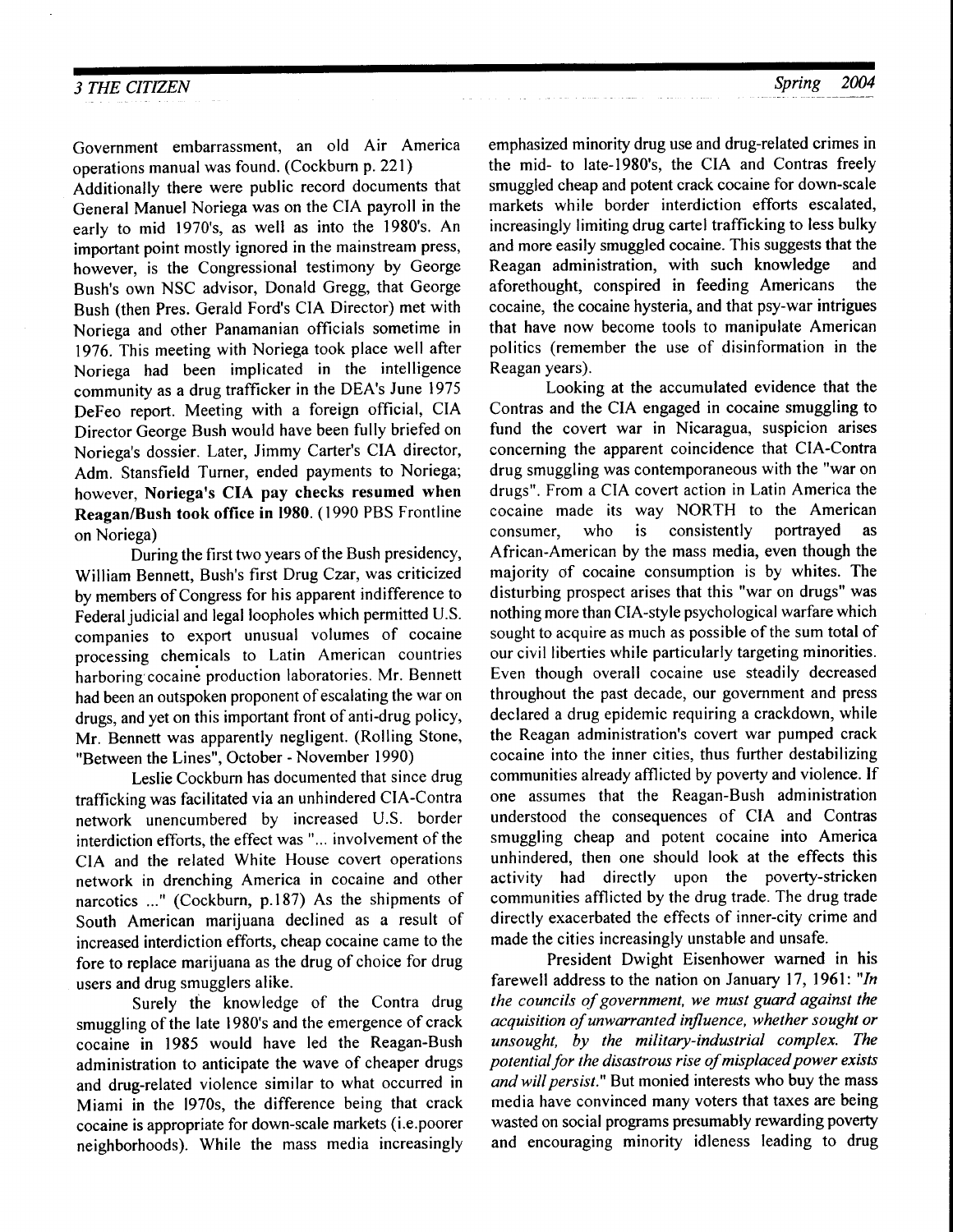dependency and violence. It's the same monied interests benefiting from increased spending on the corrupt military-industrial complex at the expense of social programs, childhood nutrition, and education.

In light of the lran-Contra intrigues and the psychological warfare schemes of the war on drugs, it can be argued that Eisenhower's greatest fear has come true. We must heed the 196l omen and take care that we do not submit to a demagogue offering security in exchange for freedom, for we will find ourselves in a situation where we are neither secure nor free.

# THE MEXICAN CONNECTION

by: Adam Saytanides, ( edited for length )

Mexican Congressman Gregorio Urias Germann delivered a stinging indictment of the Mexican and U.S. governments in his keynote speech at the drug legalization summit in February 2003 at MERIDA, YUCATAN. Urias, a federal representative from the state of Sinaloa, and assistant whip of the Democratic Revolution Party (PRD) introduced a bill in the Mexican Congress to establish a permanent Commission on Narco-trafficking and Organized Crime in 2003. The commission would evaluate the failure of current drug policies to combat the widespread addiction and rampant violence 'that persists throughout Mexico and the Americas. He said, currently, "there is no space to reasonably talk about the pros and cons of decriminalization." "Our interests are the interests of the majority of sociefy, not drug-users," he explained. "The health of our entire society depends upon the resolution of this problem."

Urias has witnessed firsthand the destruction wrought by narcotraffickers in his home state of Sinaloa. He lives 100 kilometers from the border area between Sinaloa, Chihuahua, and Sonora, an area so notorious for drug-running that it has been dubbed the "Golden Triangle." The state is a hotbed of opium cultivation and heroin processing, and a key transport route for marijuana and cocaine shipments. Urias explained that it's been this way since the late 1800s, when Chinese immigrants planted heroin in the highlands. After World War II, he alleges, due to a secret agreement between the U.S. and Mexican government to boost revenue from illicit crops in Sinaloa, production skyrocketed.

"The Mexican government has always been in control of this business," Urias claimed, adding that the police and federal army tried to reign in the illegal poppy and marijuana cultivation, but was restrained by the

executive branch of the Mexican government. Highly placed government officials, he said, "were defending the hidden interests of the most powerful" elements of society. Urias asserted the Sinaloan syndicate's extensive smuggling experience, because they were the first to go global, converting their businesses to move hundreds of tons of contraband to the United States and Europe. Because the cartels operate around the world in collusion with elements of the U.S. and Mexican government, Urias said that even if a single Latin American nation could eradicate narcotrafficking, it would not hurt these mafia groups. They would just move their operations somewhere else, he reasoned. Only an international strategy will be successful in ending the drug war, Urias believes.

# Money Laundering and American Banking

by: A. Giordano / Victor Saraiva

On FEBRUARY 15, 1999 U.S. President William Clinton met with Mexican President Emesto Zedillo at MERIDA, MEXICO to negotiate better cooperation between their nations in the fight against drugs. Incredibly, the anti-narcotics summit was hosted by powerful Mexican banker Roberto Hernández Ramirez, a man publicly accused of trafficking cocaine and laundering illicit drug money....

Awaiting the presidential entourage in Mérida was the U.S. ambassador to Mexico, Jeffrey Davidow. In the weeks before, while most of the White House staff was busy steering the president through domestic political crisis, Davidow had been in Mexico, laying the groundwork for the presidential visit. Davidow is no novice. He cut his diplomatic teeth at the U.S. embassy in Santiago, Chile, from 1971 to'73, the period when the U.S. and General Augusto Pinochet were plotting to destabilize the elected government of president Salvador Allende. By the time Air Force One landed in Mérida, everything on the ground was under control.

The entourage retired to a ranch owned by Roberto Hernandez Ramirez who was the principal owner of BANAMEX (the National Bank of Mexico before Hernández bought it from the government a decade before). Forbes magazine listed Hernández that year as number 289 among the wealthiest men on earth.

President Zedillo had been staying at the Hernández estate since February 12, though Hernández himself was not present at the summit meeting.

That same Valentine's Day, Por Esto! published the first installment of a three-part series about the banker, his rise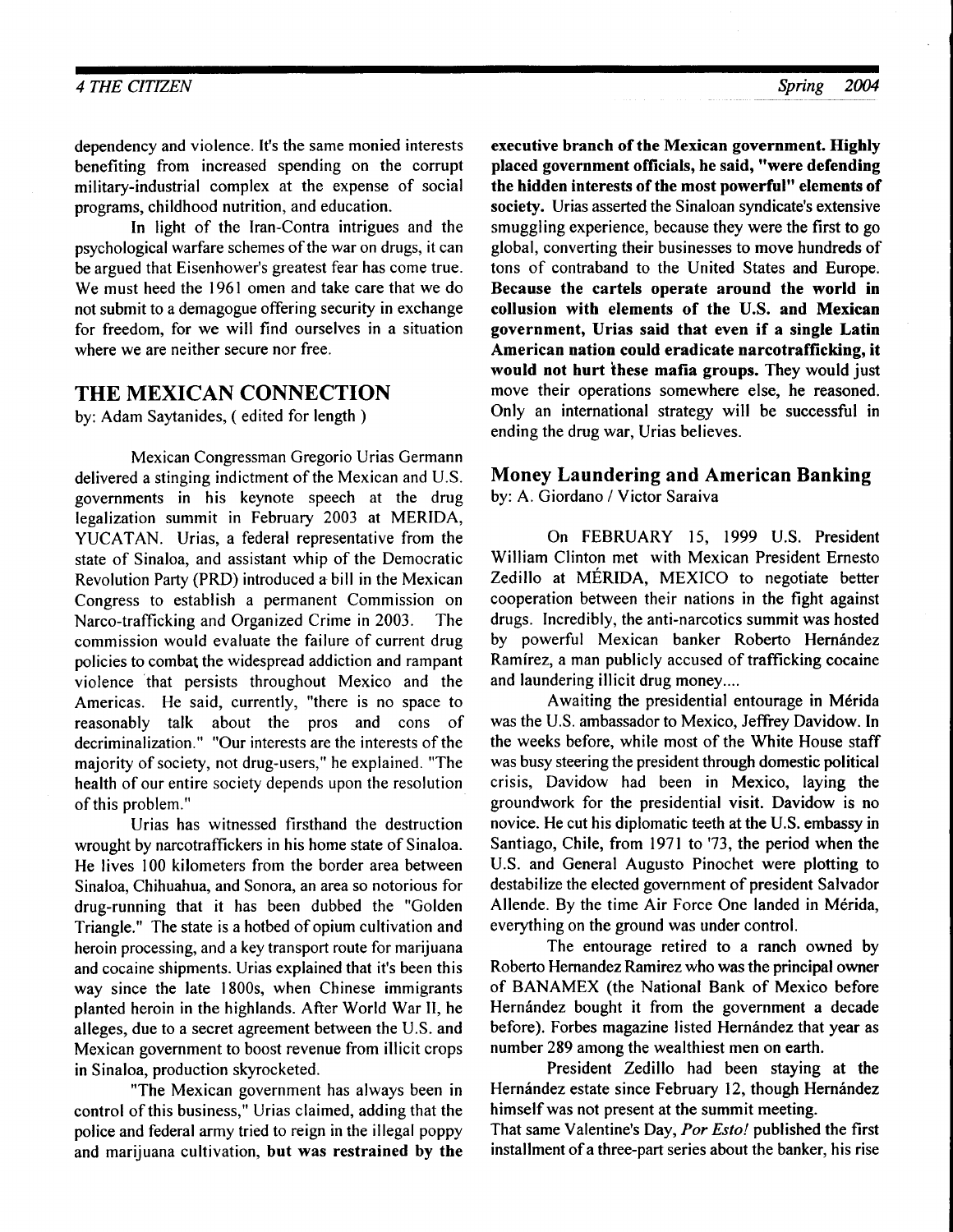to wealth and power, his political clout, and his alleged involvement with drugs and drug money. The series -including 350 column-inches of text documented by 45 photographs, plus three maps tracing the route of Colombian cocaine through the banker's properties - ran over three consecutive daYs.

According to the newspaper and its sources, coastal marshlands purchased by Hernández in the late '80s and early '90s were the port of entry for massive volumes of cocaine delivered in small Colombian speedboats. From there, tons of the drug were loaded onto small planes and flown north from Hernández's private airfield. Hernández, the newspaper charged, was hiding behind empty "eco-tourism" resorts to wash drug profits. The series was a journalistic tour de force, the culmination of a 26-month investigation into the 43 kilometers of beachfront property owned by Hernández -- a region known by the locals as the "Coca Triangle." The newspaper went even further: it filed federal criminal complaints against Hernández for drug trafficking, for the robbery of national archeological treasures (his properties include the ancient Mayan ruins of Chac Mool and others), and for the environmental destruction caused by the cocaine-trafficking operations to the Sian Ka'an nature preserve.

On April 5<sup>th</sup> 1999, El Universal, one of Mexico's major newspapers published an almost full-page interview with Hernández about the banking industry -comptete with flattering photo portraits. The daily did not ask Hernández about the drug charges or, even generically, about the Mexican banking industry's current drug-money-laundering crisis -even though, just five days before, three major Mexican banks (including BANAMEX's top competitor, Bancomer) had pled guilty in U.S. federal court to hiding hundreds of millions of dollars for the giant cocaine cartels. Banamex was later purchased (2001) by Citibank. Citibank has a long history (since 1929), according to the Woodstock Institute, of supporting corrupt Mexican political leaders, such as a brother of a former Mexican president who was directly involved in cocaine trafficking.

In the same year that Citibank merged with BANAMEX, the U.S. Congress launched an investigation into Citibank activities. The Senate investigation found, according to the Associated Press 6/19/01, that in money laundering, illicit profits from criminal activities pass through a series of transactions to hide their origin and make them appear to be legitimate business proceeds. It also found that Citibank's 'private banking' services facilitated and served to hide such illicit monies from being detected by authorities.

In 2001(May 19), La Jornada, a Mexican daily newspaper reported that US Congressional investigators had identified that between \$500 billion and \$1 trillion of dirty money is laundered annually through American and European banks, half of which by U.S. banks. The extent of the influx of money through U.S. banking institutions, covers part of the U.S. deficit in its balance of trade. The U.S. trade deficit in 2001 stood at \$300 billion. Without the influx of the dirty money, investment capital on Wall Street would shrivel up, the dollar would weaken substantially and living standards would go down.

The \$500 billion of criminal and dirty money flowing into and through U.S. banks far exceeds the net revenues of all information technology companies in the U.S., and surpasses all the net transfer of the major oil<br>producers. defense contractors, and airplane producers, defense contractors, and manufacturers. The impact of these criminal profit monies is MASSIVE.

According to La Jornada, the biggest U.S. banks; Bank of America, Chase, JP Morgan, and particularly Citibank derive a high percentage of their banking profits from serving these criminal and dirty money accounts. The banks utilize varied techniques in hiding and laundering the monies; among them are multi-point wire transfers, comingling of account funds, private banking services, and the services of correspondent bankinglike money transmitters, and offshore accounts which all serve to hide the origin of illicit funds.

#### LET FREEDOM RING

by: T. C. Murray

As I stood under the hot sun on July 4'h for the opening ceremonies of the National Constitution Center, I applauded loudly and my eyes began to tear as Justice Sandra Day O'Connor took to the podium to deliver remarks upon her acceptance of the Liberty Medal. How appropriate, after the decision rendered by the Supreme Court two weeks earlier where by a 613 majority, it voted to strike down all state laws that seek to criminalize private consensual homosexuality, effectively reversing the 1986 Bowers v. Hardwick decision. Writing for the majority, of which Justice O'Connor was a member, Justice Anthony Kennedy wrote regarding the Lawrence v. Texas ease"...choices central to personal dignity and autonomy, are central to the liberty protected by the Fourte enth Amendment. "